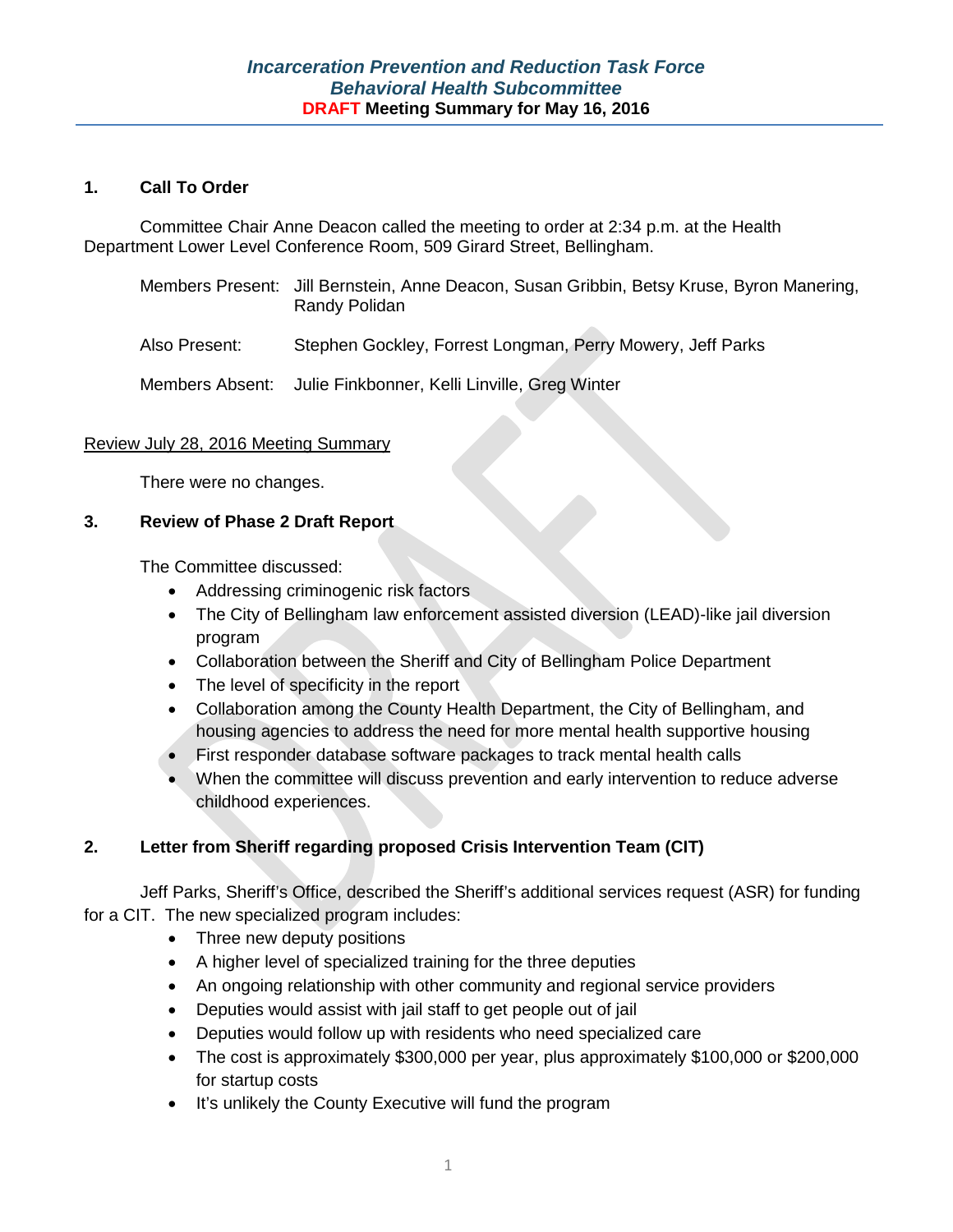The committee discussed:

- Whether the Sheriff's Office can create the unit with existing staff
- Whether a better model would be to include a mental health professional on a response team
- Whether the Sheriff and Bellingham Police can collaborate on a program
- Smaller jurisdictions calling on the Sheriff's Office when a specialty situation comes up
- The Task Force's obligation to identify the best program and services options, regardless of a budget process.
- Identifying which projects that work in an integrative and collaborative model
- A software system that combines database information with case management

# **4. Recovery Support Services**

Deacon stated this item is focused on backdoor services at the triage facility, to keep people stable once discharged:

- Supportive housing programs
- Behavioral Health Revenue Advisory Committee (BHRAC) prioritized future sales tax dollars doing to housing
- BHRAC also prioritized pre-arrest diversion activities

The Rainbow Recovery Center will relocate in 2017 to a new location to alleviate problems with predatory people using the program and for the safety of its vulnerable clients. It will shift away from being a homeless drop-in center.

# **2. Letter from Sheriff regarding proposed Crisis Intervention Team (CIT)**

The committee continued discussion of the Sheriff's request:

- The proposed CIT is a step in the right direction
- Law enforcement throughout the county coordinate to the greatest extent possible
- Having a team concept is important
- Include potential outcomes in the information about the CIT
- The CIT should coordinate with the jail

Polidan moved to support the Sheriff's Office effort to create a CIT that can team with local mental health providers. The motion was seconded.

The motion carried unanimously.

Deacon stated it would be important for the Whatcom Police Chiefs to have a discussion about appropriate levels of cooperation and coordination.